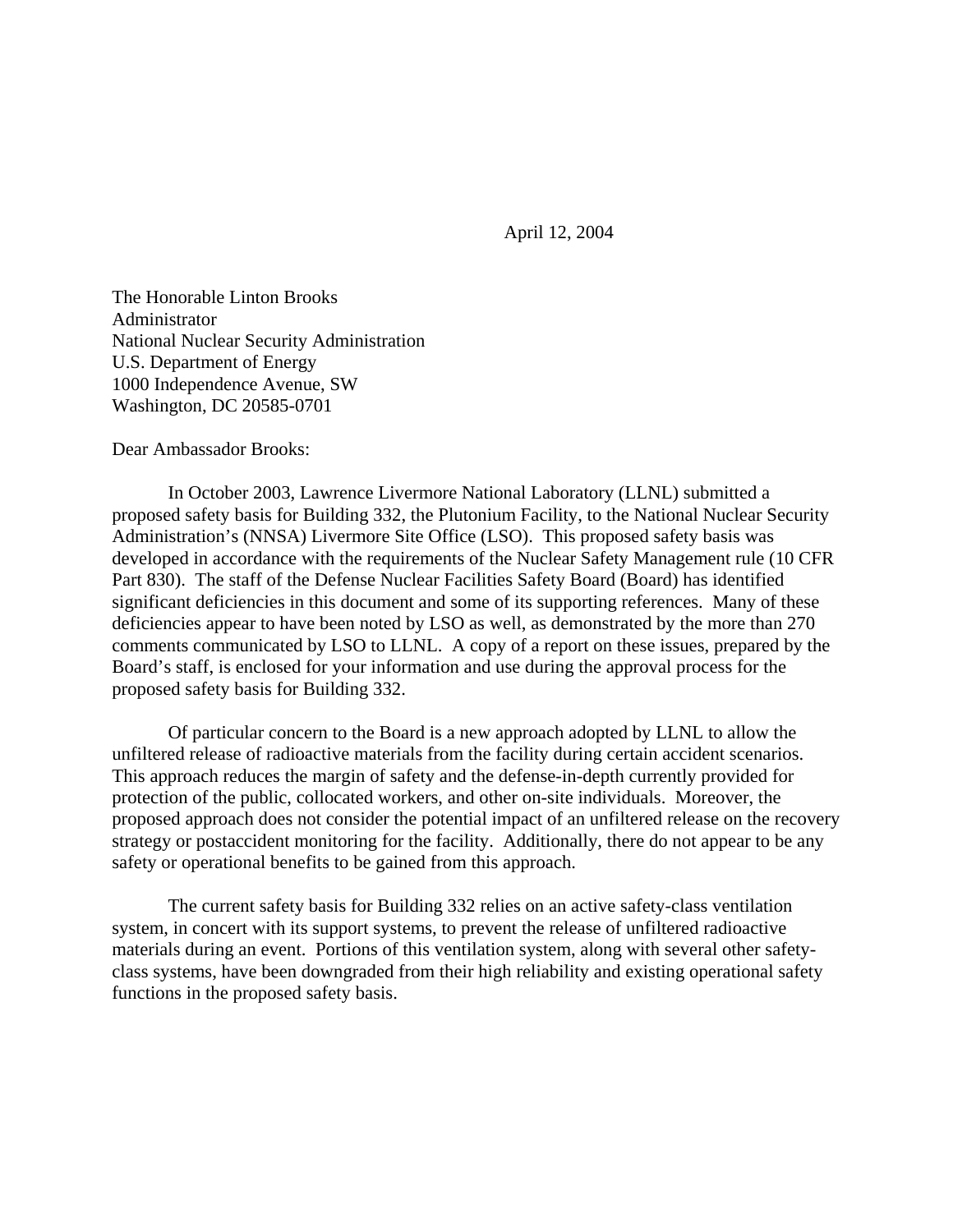The Honorable Linton Brooks Page 2

The Board believes that LLNL's new approach to allow unfiltered release of radioactive materials from potentially hazardous events is inconsistent with the defense-in-depth philosophy that is the hallmark of nuclear facility and operational safety. Therefore, pursuant to 42 U.S.C. § 2286b(d), the Board requests a report by NNSA within 30 days of receipt of this letter providing NNSA's position on LLNL's approach.

Sincerely,

John T. Conway Chairman

c: The Honorable Everet H. Beckner Mrs. Camille Yuan-Soo Hoo Mr. Ralph E. Erickson Mr. Mark B. Whitaker, Jr.

Enclosure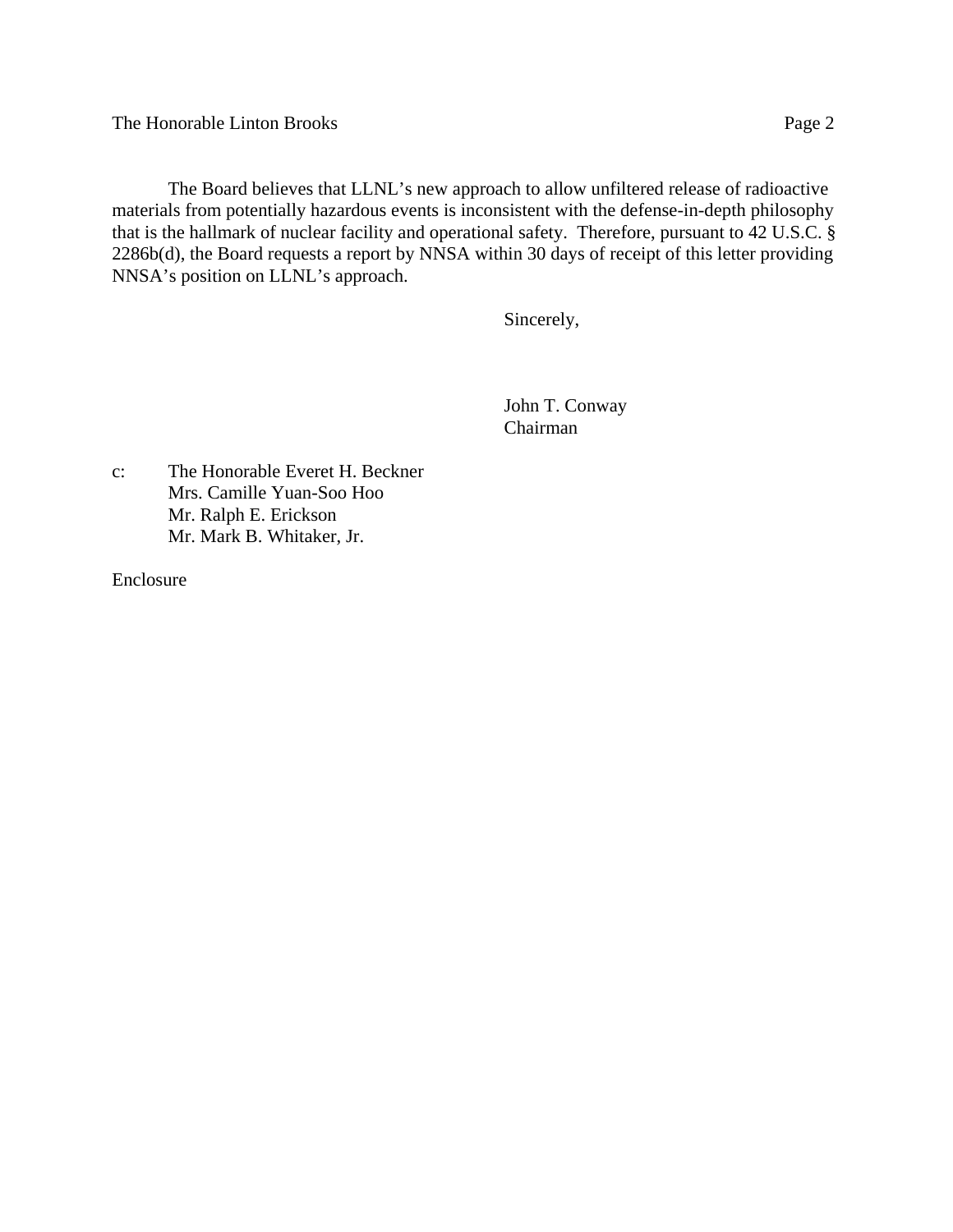## **Staff Issue Report**

March 17, 2004

|                | <b>MEMORANDUM FOR:</b> J. K. Fortenberry, Technical Director |
|----------------|--------------------------------------------------------------|
| <b>COPIES:</b> | <b>Board Members</b>                                         |
| <b>FROM:</b>   | F. Bamdad<br>D. Kupferer                                     |

**SUBJECT:** Safety Basis Review at Lawrence Livermore National Laboratory

The staff of the Defense Nuclear Facilities Safety Board (Board) visited Lawrence Livermore National Laboratory (LLNL) on March 1–4, 2004, to continue its review of the safety basis for Building 332, the Plutonium Facility. The review included an update on activities conducted in response to previous findings communicated by the Board to the National Nuclear Security Administration (NNSA) in a letter dated April 10, 2003, as well as discussions on the proposed Documented Safety Analysis (DSA) submitted to NNSA's Livermore Site Office (LSO) in October 2003. Staff members W. Andrews, F. Bamdad, D. Kupferer, A. Matteucci, and M. Merritt participated in this review.

**Response to the Board's Letter.** In response to findings contained in the Board's letter dated April 10, 2003, related to implementation of the Conditions of Approval (COAs) of the safety bases, LSO has taken an aggressive role in ensuring that all COAs are identified and tracked to satisfactory closure. Unfortunately, because of limited resources, only a fraction of the COAs had been verified as closed by the time of this review. LSO has committed to verifying closure of all of the COAs before approving the proposed DSA.

In response to the Board's letter dated April 10, 2003, LLNL performed a survey of some of its non-nuclear facilities to identify needs and methodologies for improving the chemical materials inventory tracking system known as CHEMTRAC. As a result, LLNL is taking steps to enhance CHEMTRAC to make it a transaction-based system, as well as changing the software so that the system will be health/consequences-based. That is, real-time inventory tracking will be implemented at each facility to ensure that threshold limits based on hazardous consequences will not be exceeded.

**Building 332 Safety Basis.** LLNL submitted a DSA to LSO for review and approval in accordance with the requirements of the Nuclear Safety Management rule (10 CFR Part 830). The Board's staff reviewed this document and some of its supporting references, and met with LLNL and LSO representatives to discuss its observations. The following is a summary of some of the issues discussed during these meetings. Many of these issues appear to have been noted by LSO, as demonstrated by the more than 270 comments communicated by LSO to LLNL.

*Overview*—Major components of four safety-class systems in the current Building 332 Safety Analysis Report have been downgraded to safety-significant in the proposed DSA. The four downgraded systems are (1) the emergency power system, (2) portions of the glovebox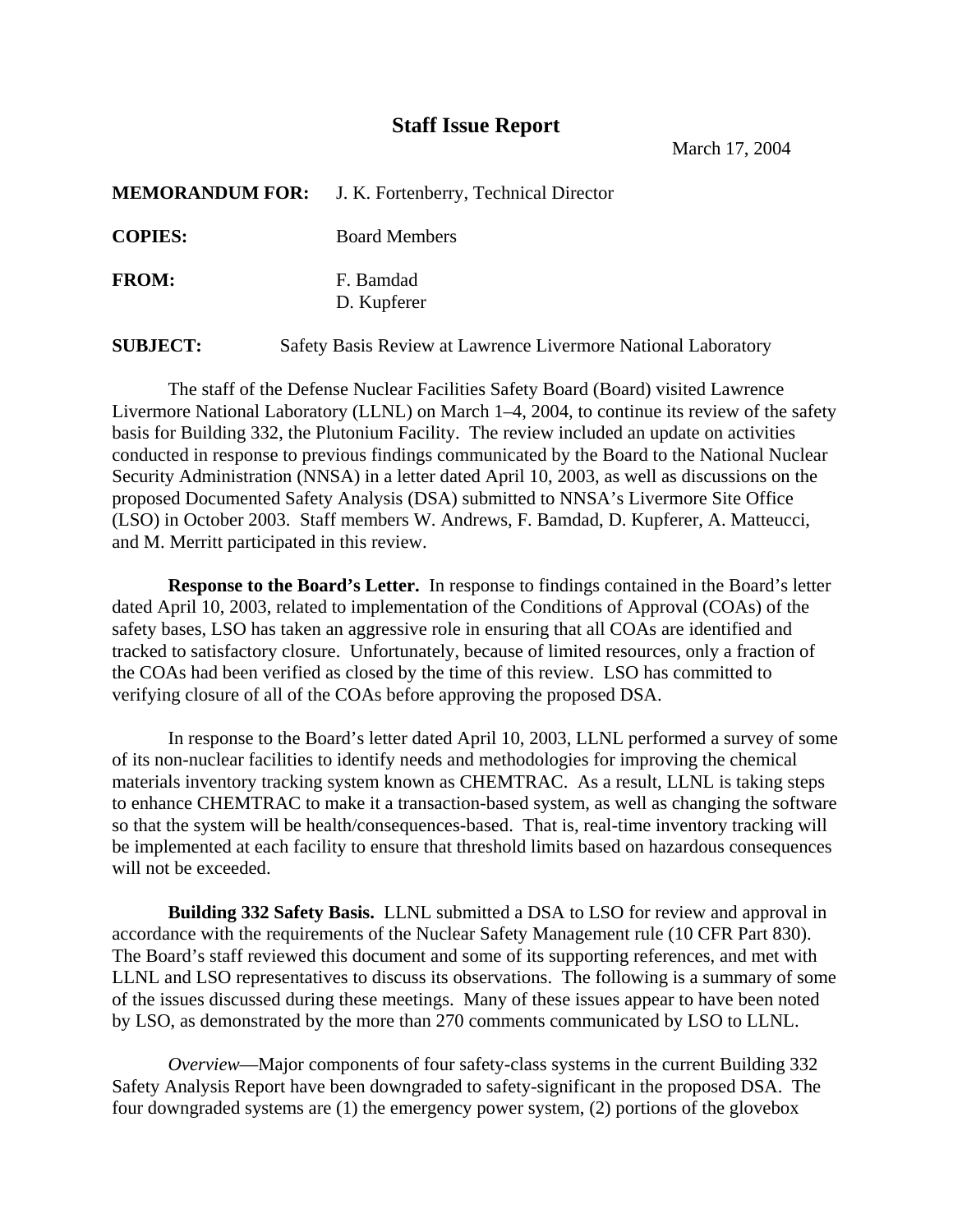ventilation system, (3) portions of the room ventilation system, and (4) portions of the fire detection and suppression system. Some components of these systems (e.g., the uninterruptable power supply) have been further downgraded to non-safety-level. This action could degrade the defense-in-depth posture of the Plutonium Facility.

*Identification and Analysis of Hazards*—LLNL used a methodology from safe harbors identified in 10 CFR Part 830 to prepare the DSA, but used an in-house procedure to identify and analyze the hazards associated with the activities performed in Building 332. LLNL conducted a systematic walkdown of the facility; identified approximately 60 hazard types; and proposed potential controls to protect the public, workers, and the environment. Some of the controls were classified as safety-significant since they were designated to protect workers from fatality, serious injury, or hospitalization. The hazard analysis summary tables in the proposed DSA list both engineered and administrative controls. The tables also distinguish between controls that are credited as safety controls and those that are not.

In reviewing the DSA, the Board's staff learned that LSO had directed LLNL to continue preparing the DSA without implementing Change Notice 2 of the Department of Energy (DOE) DOE Standard 3009-94, *Preparation Guide for U.S. Department of Energy Nonreactor Nuclear Facility Documented Safety Analyses*—although the notice was issued in April 2002, nearly 18 months prior to completion of the proposed DSA. Change Notice 2 specifies that safetysignificant controls must be identified to protect workers from significant radiological or chemical hazards, in addition to those controls selected to prevent worker fatalities and injuries. LSO's decision may have resulted in less than adequate protection of workers from hazardous activities. LSO representatives are requesting that LLNL develop a schedule to incorporate Change Notice 2 into all DSAs.

*Accident Analysis*—LLNL is pursuing a new approach to accident analysis in that potentially harmful consequences to the public are mitigated by the structural boundaries of Building 332, which is assumed to reduce the unmitigated release of radioactive materials. In the past, Building 332 relied on a safety-class active ventilation system to ensure that the radioactive materials released during an accident, such as a fire, would be forced through a series of high-efficiency particulate air (HEPA) filters before being released to the outside environment. Under LLNL's new approach, it is assumed that the building's leak paths would physically reduce the release of unfiltered contaminated air from the facility.

Validation of LLNL's new approach requires analytical modeling of the building's leak paths to the outside, and estimation of the percentage of any radioactive materials that would be released unfiltered (leak path factor (LPF)) after an accident. An LPF of 5 percent, as assumed in the proposed DSA, would result in public dose consequences that LLNL believes should be acceptable. In the DSA, for example, the unmitigated consequence (LPF of 100 percent) of a fire resulting from a hydrogen deflagration is estimated to be about 18 rem at the site boundary. As calculated in the DSA, this same deflagration scenario would result in an unfiltered, mitigated dose consequence of about 1 rem to the public, based on an LPF of 5 percent. As a result, the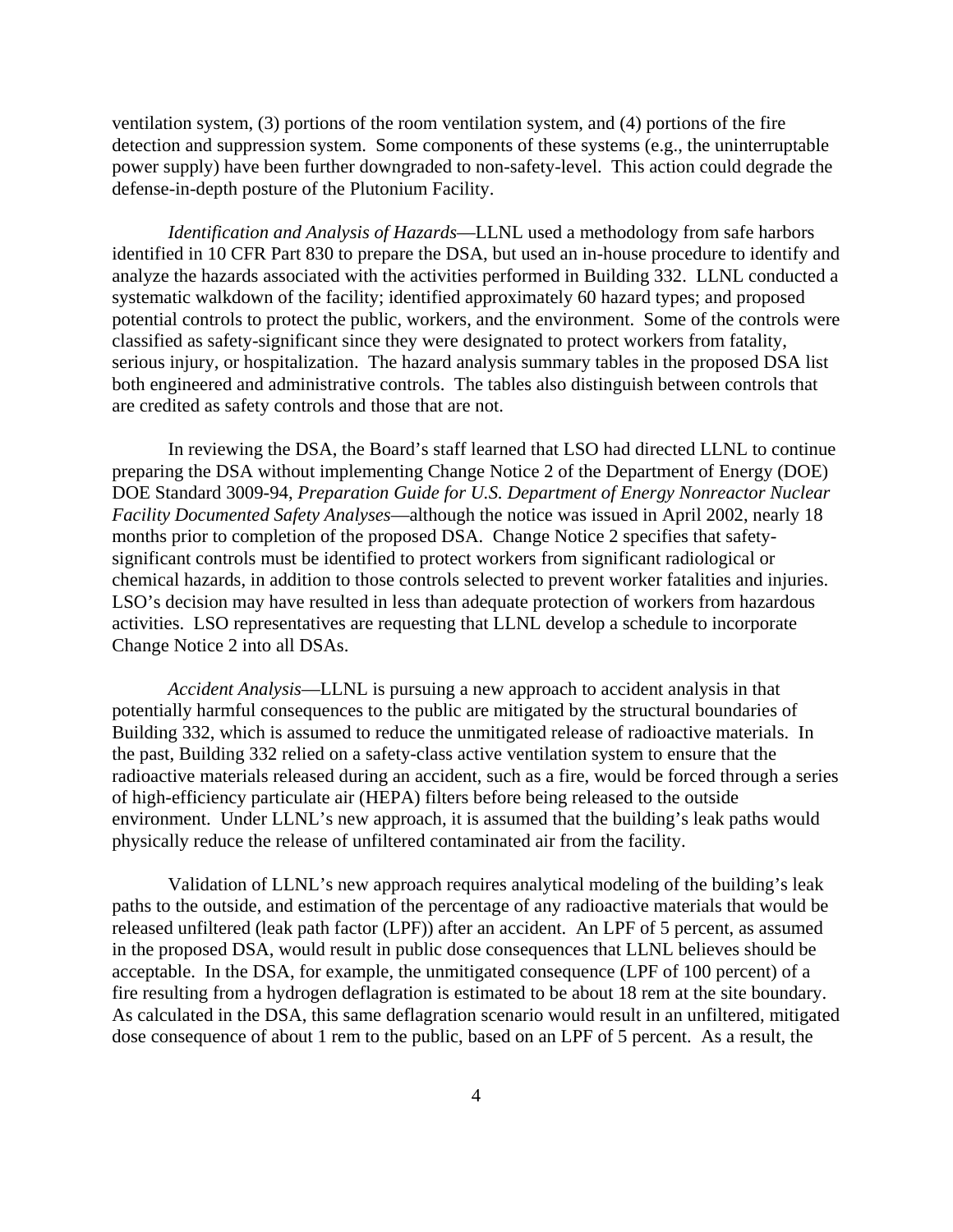DSA downgrades portions of the active ventilation system and its supporting equipment, such as the emergency power supply, from its current safety-class to safety-significant status.

The Board's staff reviewed the LPF analysis and discussed it in detail with its authors and LLNL representatives. Several assumptions in the analysis are unrealistic and inconsistent with other authorization basis documents and facility procedures:

- d: In the LPF analysis, the facility is modeled by several nodes or compartments, connected via junctions or flow paths for the door cracks and other potential openings of the building. This model fails to account for the additional leak paths that would result from the use of emergency exit doors by Building 332 personnel as they evacuate the facility during a fire. Evacuation is essential for worker protection, as described in the facility-specific Fire Hazard Analysis. Therefore, the calculated LPF of 5 percent is unrealistic and probably underestimates the extent of a release of unfiltered radioactive material from the facility.
- e: The LPF calculations are based on a fire scenario that lasts for only 30 minutes, with the entire event assumed to end after 2 hours. In reality, such an event could continue for days until any airborne radioactive material released by the fire into the internal facility atmosphere had either been removed by settlement, released to the outside environment, or removed through other remedial actions. The reason for this is that airborne radioactive material released during a fire would remain trapped within the confines of the facility because of the lack of filtration by an active ventilation system. Eventually, material would leak to the outside environment through diurnal effects, wind impact on the building, or other natural phenomena. These phenomena are either not modeled or incorrectly analyzed, and their important effect on the long-term breathing of the facility is not properly accounted for in the calculation of the LPF.
- f: The computer program manual used to calculate the LPF—CONTAIN—has cautionary notes with regard to its use for modeling. These notes recommend performing sensitivity analyses on important input parameters (e.g., the size of a time step) to prevent incorrect conclusions. Such sensitivity analyses have not been performed in support of the LPF calculations for the proposed DSA, and it is not clear whether conservative input parameters are used in the analyses.

Furthermore, it does not appear that LLNL has considered the potential impact of the new passive mitigation approach on any accident recovery strategy or postaccident monitoring for the facility. Without being able to depend on the use of an active ventilation system to guide the flow of air through the HEPA filters after an event, it is conceivable that the spread of contamination throughout the facility could jeopardize the facility's recovery and future use. An unfiltered release through the unmonitored pathways would also prevent the postaccident monitoring of radioactive materials released to the environment.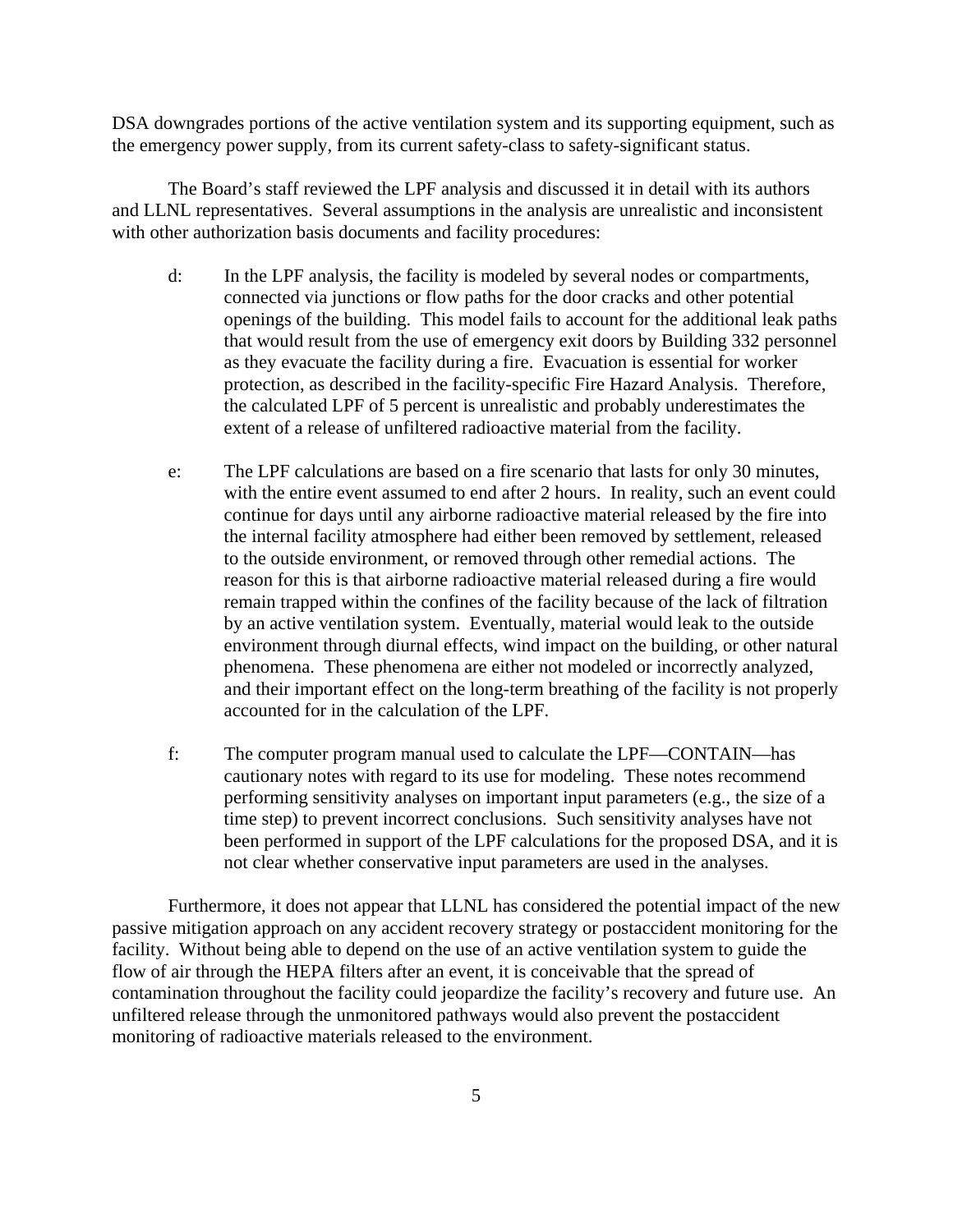*Identification and Implementation of Controls*—Identification of appropriate boundaries for safety controls and their support systems is a shortcoming in both the existing safety basis and the proposed DSA for Building 332. For example, the fire detection and alarm system is identified as safety-significant to protect workers from the potential consequences of a fire in the facility. The heat and smoke detectors, the  $MXL^{\circledcirc}$  control panel and its associated power supply, and the flow switches are defined as being within the boundaries of the fire detection and alarm system. However, the annunciation system has not been defined as being within the boundaries of the fire detection and alarm system, and therefore has no safety designation. It is not clear how workers can be notified so they can take appropriate action if the annunciation system has failed. Furthermore, in December 2002, the emergency voice alarm system, which is part of the annunciation system, was identified as not meeting the requirements of National Fire Protection Association (NFPA) 72, *National Fire Alarm Code*, in the facility's Fire Hazard Analysis. No action appears to have been taken to remedy this situation. Similarly, the fire suppression system is identified as safety-class, but none of the supporting water supply systems have a safety-related designation—the tertiary fire water tanks in the basement are classified as defensein-depth. It would be prudent to classify the tertiary fire water tanks as safety-significant and part of the fire suppression system boundaries.

The descriptions of some of the controls in the proposed DSA are very vague; in particular, some engineered features that are relied upon for worker safety are poorly defined and may be difficult to implement. For example, the DSA defines many controls as Equipment Design without specifying the type of equipment or how it would protect workers. This lack of detail in the DSA could lead to several safety-related shortcomings:

- Workers could be inadequately protected because of a lack of knowledge of the specific control that needs to be implemented.
- ! Poorly defined controls could be removed from a procedure inadvertently resulting in a less-than-desirable safety posture.
- ! Future unreviewed safety question (USQ) determinations could be inconclusive or incorrect because the controls that may be subject to the USQ process are not clearly defined.
- Sections 830.122(e)(1) and 830.201 of the Nuclear Safety Management rule require that the controls identified in the DSA be implemented by the contractor when the associated activities are performed. Lack of detail in defining the controls could result in insufficient information for LLNL to demonstrate compliance with the rule.

In other instances, credit has been taken for safety-significant equipment preventing hazards without proper functional classification. For example, the glovebox water-cooling system is credited with protecting the surface of the glovebox and reducing the heat load from a molten plutonium spill. However, the glovebox water-cooling system is not identified as safety